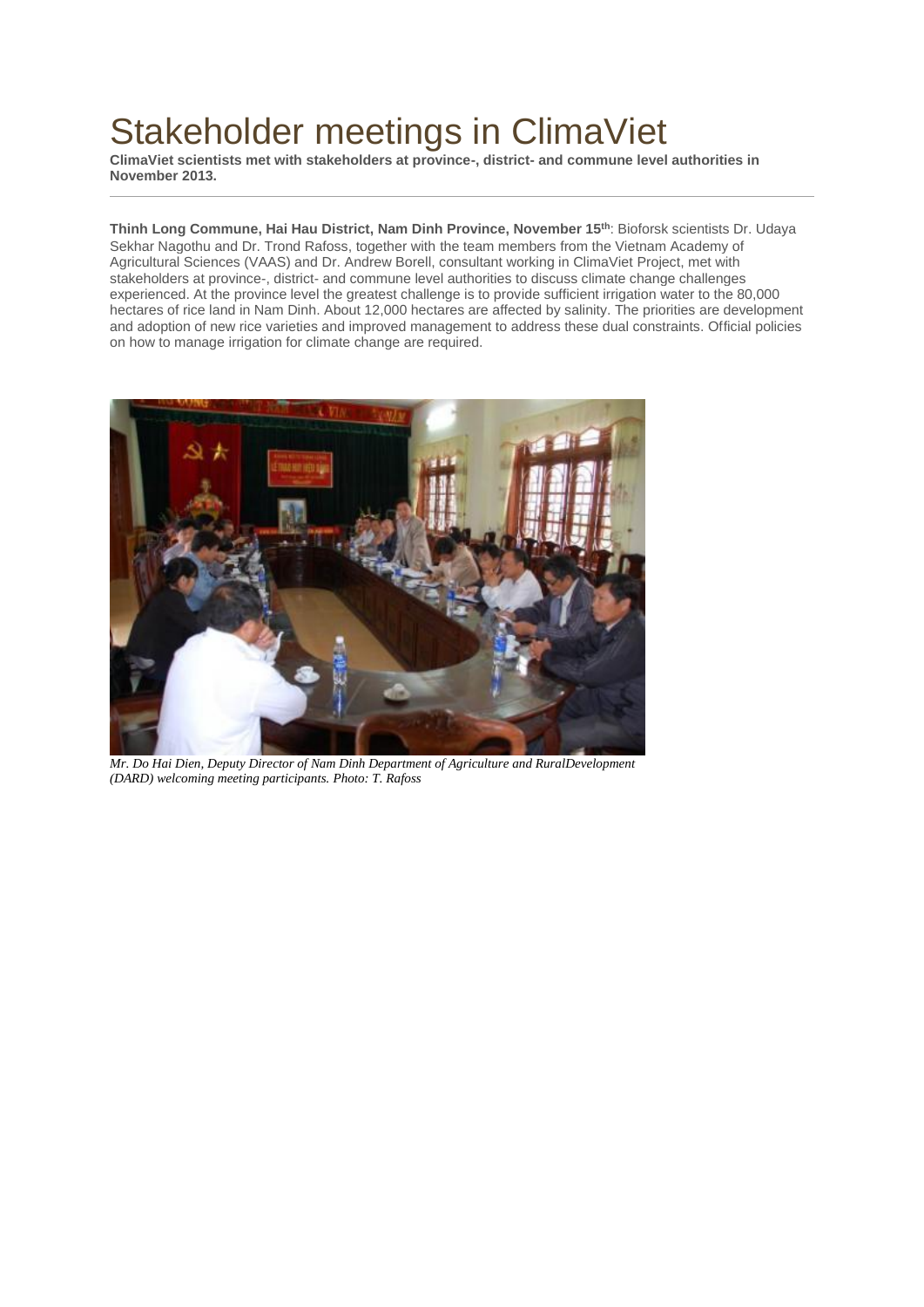

*ClimaViet project provinces: Soc Trang & Tra Vinh in the south of Vietnam and Nam Dinh in the north.*